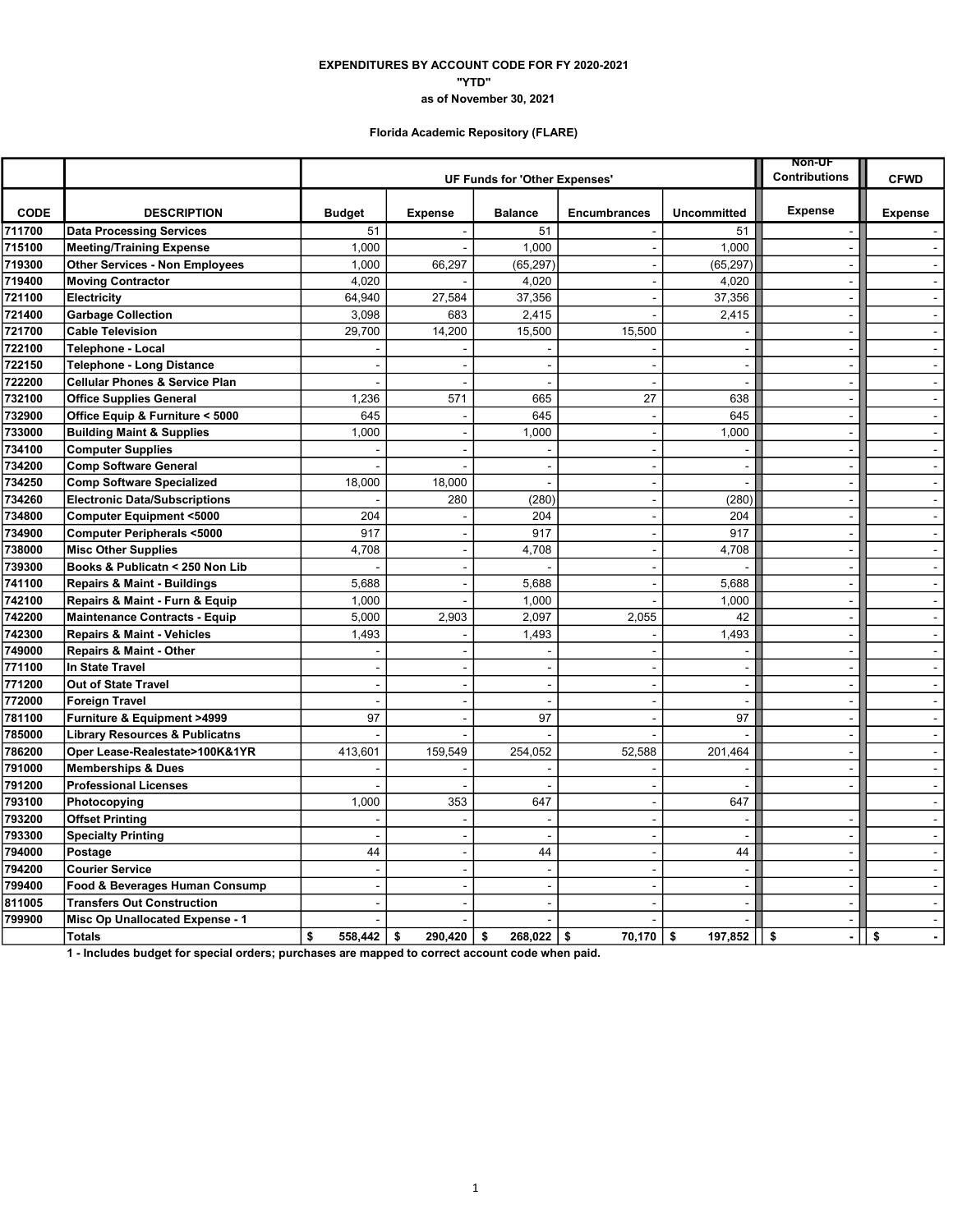### "YTD" EXPENDITURES BY ACCOUNT CODE FOR FY 2020-2021 as of October 31, 2021

# Florida Academic Repository (FLARE)

|             |                                           |                |                               |                                   |                          |                          | <b>Non-UF</b>        |                                |
|-------------|-------------------------------------------|----------------|-------------------------------|-----------------------------------|--------------------------|--------------------------|----------------------|--------------------------------|
|             |                                           |                | UF Funds for 'Other Expenses' | <b>Contributions</b>              | <b>CFWD</b>              |                          |                      |                                |
| <b>CODE</b> | <b>DESCRIPTION</b>                        | <b>Budget</b>  | <b>Expense</b>                | <b>Balance</b>                    | <b>Encumbrances</b>      | <b>Uncommitted</b>       | <b>Expense</b>       | <b>Expense</b>                 |
| 711700      | <b>Data Processing Services</b>           | 51             |                               | 51                                |                          | 51                       |                      |                                |
| 715100      | <b>Meeting/Training Expense</b>           | 1,000          |                               | 1,000<br>$\overline{\phantom{a}}$ |                          | 1,000                    | L.                   | $\sim$                         |
| 719300      | <b>Other Services - Non Employees</b>     | 1,000          |                               | 1,000<br>$\blacksquare$           |                          | 1,000                    | $\blacksquare$       | $\blacksquare$                 |
| 719400      | <b>Moving Contractor</b>                  | 4.020          |                               | 4,020                             |                          | 4,020                    | $\sim$               | $\sim$                         |
| 721100      | Electricity                               | 64.940         | 22,760                        | 42,180                            | $\overline{a}$           | 42,180                   | $\blacksquare$       | $\sim$                         |
| 721400      | <b>Garbage Collection</b>                 | 3,098          | 370                           | 2,728                             |                          | 2,728                    | $\sim$               | $\sim$                         |
| 721700      | <b>Cable Television</b>                   | 29,700         | 11,725                        | 17,975                            | 17,975                   |                          | $\sim$               | $\mathbf{u}$                   |
| 722100      | <b>Telephone - Local</b>                  |                |                               |                                   |                          | ÷,                       | L,                   | $\blacksquare$                 |
| 722150      | <b>Telephone - Long Distance</b>          |                |                               | $\overline{\phantom{a}}$          |                          | $\sim$                   | $\blacksquare$       | $\sim$                         |
| 722200      | <b>Cellular Phones &amp; Service Plan</b> |                |                               | $\blacksquare$                    | $\overline{a}$           | $\sim$                   | $\sim$               | $\sim$                         |
| 732100      | <b>Office Supplies General</b>            | 1,236          | 571                           | 665                               | 27                       | 638                      | ÷,                   | $\sim$                         |
| 732900      | Office Equip & Furniture < 5000           | 645            |                               | 645                               |                          | 645                      | $\sim$               | $\sim$                         |
| 733000      | <b>Building Maint &amp; Supplies</b>      | 1,000          |                               | 1,000<br>$\sim$                   | $\sim$                   | 1,000                    | $\mathbf{r}$         | $\mathbf{r}$                   |
| 734100      | <b>Computer Supplies</b>                  |                |                               | $\blacksquare$                    | $\sim$                   | ÷,                       | $\blacksquare$       | $\sim$                         |
| 734200      | <b>Comp Software General</b>              |                |                               | $\overline{\phantom{a}}$          | $\overline{\phantom{a}}$ | $\overline{a}$           | $\sim$               | $\sim$                         |
| 734250      | <b>Comp Software Specialized</b>          | 18.000         |                               | 18,000<br>J.                      | $\sim$                   | 18,000                   | $\mathbf{r}$         | $\sim$                         |
| 734260      | <b>Electronic Data/Subscriptions</b>      |                | 280                           | (280)                             |                          | (280)                    | ÷,                   | $\sim$                         |
| 734800      | <b>Computer Equipment &lt;5000</b>        | 204            |                               | 204                               | $\sim$                   | 204                      | $\sim$               | $\sim$                         |
| 734900      | <b>Computer Peripherals &lt;5000</b>      | 917            |                               | 917<br>$\overline{\phantom{a}}$   | $\overline{\phantom{a}}$ | 917                      | $\blacksquare$       | $\blacksquare$                 |
| 738000      | <b>Misc Other Supplies</b>                | 4,708          |                               | 4,708<br>$\sim$                   | $\blacksquare$           | 4,708                    | $\blacksquare$       | $\blacksquare$                 |
| 739300      | Books & Publicatn < 250 Non Lib           |                |                               | $\blacksquare$                    | ÷.                       |                          | $\sim$               | $\sim$                         |
| 741100      | <b>Repairs &amp; Maint - Buildings</b>    | 5,688          |                               | 5,688<br>$\ddot{\phantom{0}}$     | $\overline{a}$           | 5,688                    | L,                   | $\sim$                         |
| 742100      | Repairs & Maint - Furn & Equip            | 1,000          |                               | 1,000                             |                          | 1,000                    | $\sim$               | $\mathbf{r}$                   |
| 742200      | <b>Maintenance Contracts - Equip</b>      | 5,000          | 2,903                         | 2,097                             | 2,055                    | 42                       | $\mathbf{r}$         | $\sim$                         |
| 742300      | <b>Repairs &amp; Maint - Vehicles</b>     | 1,493          |                               | 1,493                             |                          | 1,493                    | L,                   | $\blacksquare$                 |
| 749000      | Repairs & Maint - Other                   |                |                               |                                   |                          |                          | $\blacksquare$       | $\sim$                         |
| 771100      | <b>In State Travel</b>                    |                |                               | $\overline{a}$<br>÷               | $\sim$                   | $\sim$                   | $\sim$               | $\sim$                         |
| 771200      | <b>Out of State Travel</b>                |                |                               | $\blacksquare$                    |                          | $\overline{\phantom{a}}$ | $\blacksquare$       | $\blacksquare$                 |
| 772000      | <b>Foreign Travel</b>                     |                |                               | $\overline{\phantom{a}}$          |                          | $\overline{\phantom{a}}$ | $\sim$               | $\sim$                         |
| 781100      | Furniture & Equipment >4999               | 97             |                               | 97<br>$\sim$                      | $\sim$                   | 97                       | $\mathbf{r}$         | $\sim$                         |
| 785000      | <b>Library Resources &amp; Publicatns</b> |                |                               |                                   |                          |                          | L.                   | $\blacksquare$                 |
| 786200      | Oper Lease-Realestate>100K&1YR            | 413,601        | 181,253                       | 232,348                           | 97,181                   | 135,167                  | $\sim$               | $\sim$                         |
| 791000      | <b>Memberships &amp; Dues</b>             |                |                               | ÷<br>$\overline{a}$               |                          | $\overline{\phantom{a}}$ | $\sim$               | $\sim$                         |
| 791200      | <b>Professional Licenses</b>              |                |                               |                                   |                          |                          | ÷,                   | $\sim$                         |
| 793100      | Photocopying                              | 1,000          | 281                           | 719                               | $\sim$                   | 719                      |                      | $\sim$                         |
| 793200      | <b>Offset Printing</b>                    |                |                               |                                   | $\overline{\phantom{a}}$ | $\overline{\phantom{a}}$ | $\blacksquare$       | $\sim$                         |
| 793300      | <b>Specialty Printing</b>                 |                |                               | $\blacksquare$<br>L.              | $\blacksquare$           | $\blacksquare$           | ä,                   | $\sim$                         |
| 794000      | Postage                                   | 44             |                               | 44<br>$\blacksquare$              | $\blacksquare$           | 44                       | $\blacksquare$       | $\sim$                         |
| 794200      | <b>Courier Service</b>                    | $\overline{a}$ |                               | $\sim$<br>$\sim$                  | $\overline{a}$           | $\mathbf{r}$             | $\sim$               | $\bullet$                      |
| 799400      | Food & Beverages Human Consump            |                |                               | $\overline{a}$                    |                          | L.                       | ÷,                   | $\mathbf{r}$                   |
| 811005      | <b>Transfers Out Construction</b>         |                |                               | ÷                                 |                          | $\sim$                   | $\sim$               | $\sim$                         |
| 799900      | Misc Op Unallocated Expense - 1           |                |                               |                                   |                          | ÷,                       | $\overline{a}$       | $\blacksquare$                 |
|             | <b>Totals</b>                             | \$<br>558.442  | \$<br>220.143                 | 338.299<br>\$                     | \$<br>117,238            | 221,061<br>\$            | \$<br>$\blacksquare$ | \$<br>$\overline{\phantom{0}}$ |

1 - Includes budget for special orders; purchases are mapped to correct account code when paid.